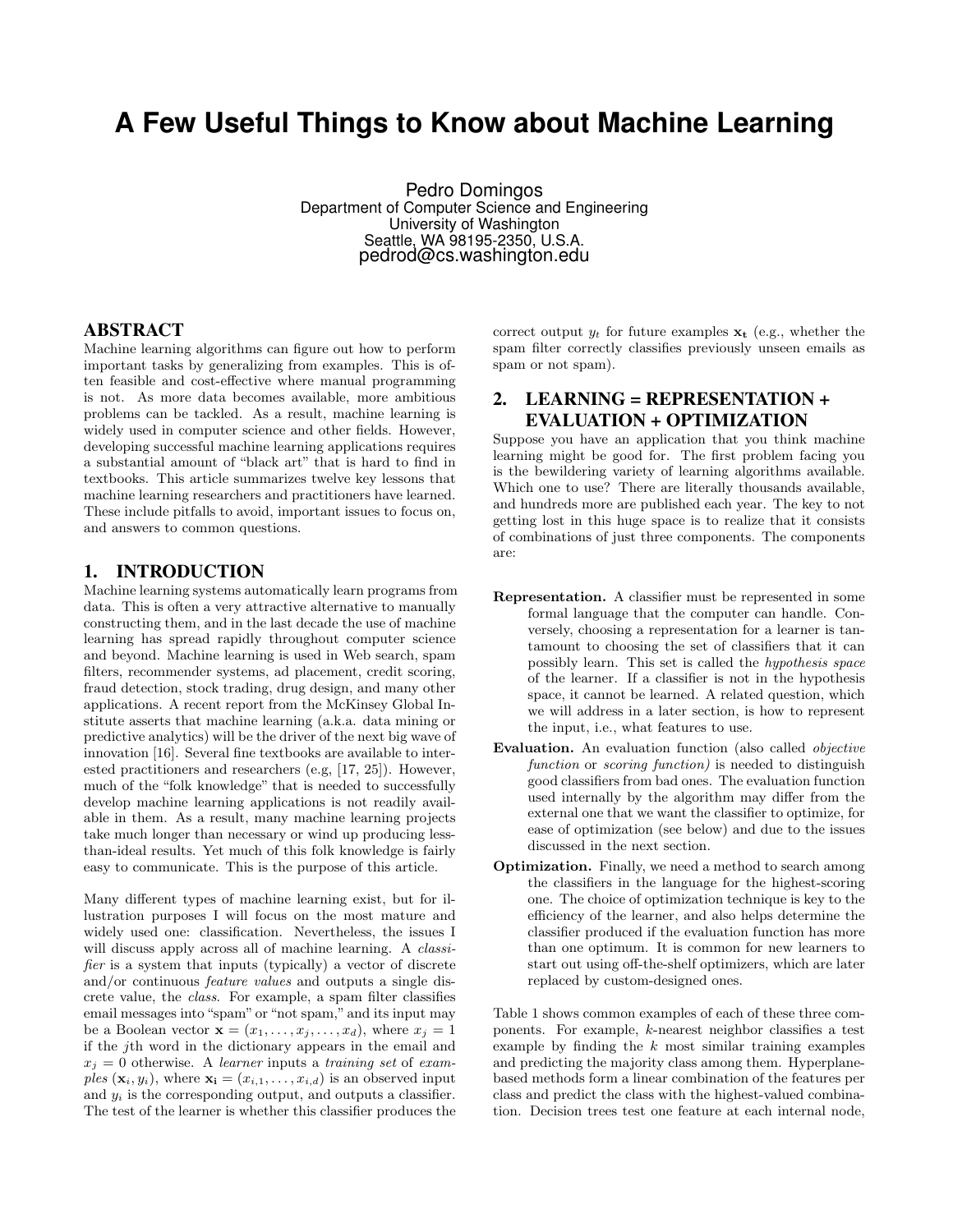| Representation            | Evaluation            | Optimization               |
|---------------------------|-----------------------|----------------------------|
| Instances                 | Accuracy/Error rate   | Combinatorial optimization |
| K-nearest neighbor        | Precision and recall  | Greedy search              |
| Support vector machines   | Squared error         | Beam search                |
| Hyperplanes               | Likelihood            | Branch-and-bound           |
| Naive Bayes               | Posterior probability | Continuous optimization    |
| Logistic regression       | Information gain      | Unconstrained              |
| Decision trees            | K-L divergence        | Gradient descent           |
| Sets of rules             | Cost/Utility          | Conjugate gradient         |
| Propositional rules       | Margin                | Quasi-Newton methods       |
| Logic programs            |                       | Constrained                |
| Neural networks           |                       | Linear programming         |
| Graphical models          |                       | Quadratic programming      |
| Bayesian networks         |                       |                            |
| Conditional random fields |                       |                            |

Table 1: The three components of learning algorithms.

with one branch for each feature value, and have class predictions at the leaves. Algorithm 1 shows a bare-bones decision tree learner for Boolean domains, using information gain and greedy search [21]. InfoGain $(x_j, y)$  is the mutual information between feature  $x_j$  and the class y. MakeNode $(x,c_0,c_1)$  returns a node that tests feature  $x$  and has  $c_0$  as the child for  $x = 0$  and  $c_1$  as the child for  $x = 1$ .

Of course, not all combinations of one component from each column of Table 1 make equal sense. For example, discrete representations naturally go with combinatorial optimization, and continuous ones with continuous optimization. Nevertheless, many learners have both discrete and continuous components, and in fact the day may not be far when every single possible combination has appeared in some learner!

Most textbooks are organized by representation, and it's easy to overlook the fact that the other components are equally important. There is no simple recipe for choosing each component, but the next sections touch on some of the key issues. And, as we will see below, some choices in a machine learning project may be even more important than the choice of learner.

#### 3. IT'S GENERALIZATION THAT COUNTS

The fundamental goal of machine learning is to *generalize* beyond the examples in the training set. This is because, no matter how much data we have, it is very unlikely that we will see those exact examples again at test time. (Notice that, if there are 100,000 words in the dictionary, the spam filter described above has  $2^{100,000}$  possible different inputs.) Doing well on the training set is easy (just memorize the examples). The most common mistake among machine learning beginners is to test on the training data and have the illusion of success. If the chosen classifier is then tested on new data, it is often no better than random guessing. So, if you hire someone to build a classifier, be sure to keep some of the data to yourself and test the classifier they give you on it. Conversely, if you've been hired to build a classifier, set some of the data aside from the beginning, and only use it to test your chosen classifier at the very end, followed by learning your final classifier on the whole data.

#### Algorithm 1 LearnDT(*TrainSet*)

| if all examples in <i>TrainSet</i> have the same class $y_*$ then  |
|--------------------------------------------------------------------|
| return MakeLeaf $(y_*)$                                            |
| <b>if</b> no feature $x_i$ has InfoGain $(x_i, y) > 0$ then        |
| $y_* \leftarrow$ Most frequent class in TrainSet                   |
| return MakeLeaf $(y_*)$                                            |
| $x_* \leftarrow \text{argmax}_{x_i} \text{InfoGain}(x_i, y)$       |
| $TS_0 \leftarrow$ Examples in TrainSet with $x_* = 0$              |
| $TS_1 \leftarrow$ Examples in TrainSet with $x_* = 1$              |
| <b>return</b> MakeNode $(x_*,$ LearnDT $(TS_0)$ , LearnDT $(TS_1)$ |

Contamination of your classifier by test data can occur in insidious ways, e.g., if you use test data to tune parameters and do a lot of tuning. (Machine learning algorithms have lots of knobs, and success often comes from twiddling them a lot, so this is a real concern.) Of course, holding out data reduces the amount available for training. This can be mitigated by doing cross-validation: randomly dividing your training data into (say) ten subsets, holding out each one while training on the rest, testing each learned classifier on the examples it did not see, and averaging the results to see how well the particular parameter setting does.

In the early days of machine learning, the need to keep training and test data separate was not widely appreciated. This was partly because, if the learner has a very limited representation (e.g., hyperplanes), the difference between training and test error may not be large. But with very flexible classifiers (e.g., decision trees), or even with linear classifiers with a lot of features, strict separation is mandatory.

Notice that generalization being the goal has an interesting consequence for machine learning. Unlike in most other optimization problems, we don't have access to the function we want to optimize! We have to use training error as a surrogate for test error, and this is fraught with danger. How to deal with it is addressed in some of the next sections. On the positive side, since the objective function is only a proxy for the true goal, we may not need to fully optimize it; in fact, a local optimum returned by simple greedy search may be better than the global optimum.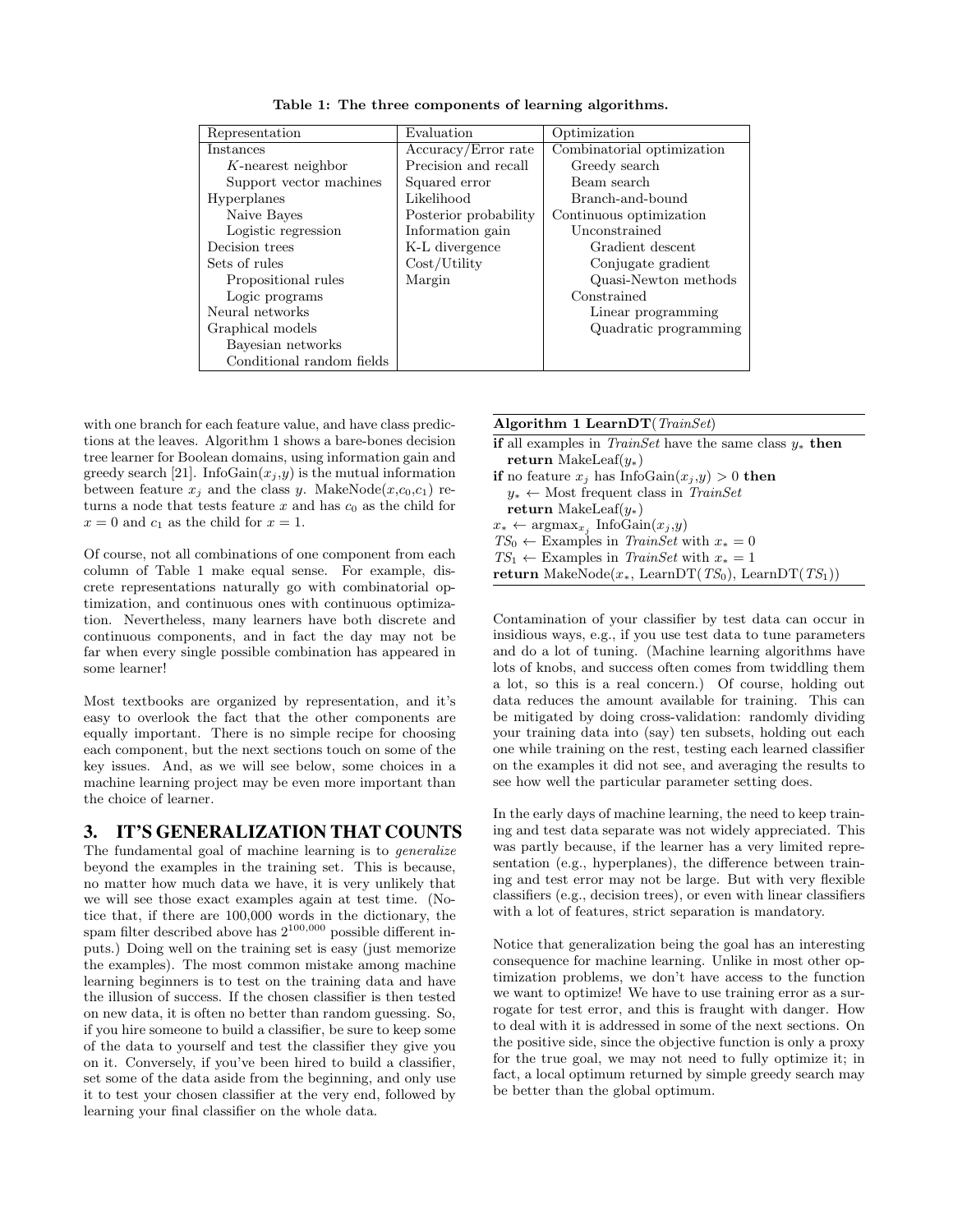#### 4. DATA ALONE IS NOT ENOUGH

Generalization being the goal has another major consequence: data alone is not enough, no matter how much of it you have. Consider learning a Boolean function of (say) 100 variables from a million examples. There are  $2^{100} - 10^6$  examples whose classes you don't know. How do you figure out what those classes are? In the absence of further information, there is just no way to do this that beats flipping a coin. This observation was first made (in somewhat different form) by the philosopher David Hume over 200 years ago, but even today many mistakes in machine learning stem from failing to appreciate it. Every learner must embody some knowledge or assumptions beyond the data it's given in order to generalize beyond it. This was formalized by Wolpert in his famous "no free lunch" theorems, according to which no learner can beat random guessing over all possible functions to be learned [26].

This seems like rather depressing news. How then can we ever hope to learn anything? Luckily, the functions we want to learn in the real world are *not* drawn uniformly from the set of all mathematically possible functions! In fact, very general assumptions—like smoothness, similar examples having similar classes, limited dependences, or limited complexity—are often enough to do very well, and this is a large part of why machine learning has been so successful. Like deduction, induction (what learners do) is a knowledge lever: it turns a small amount of input knowledge into a large amount of output knowledge. Induction is a vastly more powerful lever than deduction, requiring much less input knowledge to produce useful results, but it still needs more than zero input knowledge to work. And, as with any lever, the more we put in, the more we can get out.

A corollary of this is that one of the key criteria for choosing a representation is which kinds of knowledge are easily expressed in it. For example, if we have a lot of knowledge about what makes examples similar in our domain, instancebased methods may be a good choice. If we have knowledge about probabilistic dependencies, graphical models are a good fit. And if we have knowledge about what kinds of preconditions are required by each class, "IF ... THEN ..." rules may be the the best option. The most useful learners in this regard are those that don't just have assumptions hard-wired into them, but allow us to state them explicitly, vary them widely, and incorporate them automatically into the learning (e.g., using first-order logic [22] or grammars [6]).

In retrospect, the need for knowledge in learning should not be surprising. Machine learning is not magic; it can't get something from nothing. What it does is get more from less. Programming, like all engineering, is a lot of work: we have to build everything from scratch. Learning is more like farming, which lets nature do most of the work. Farmers combine seeds with nutrients to grow crops. Learners combine knowledge with data to grow programs.

# 5. OVERFITTING HAS MANY FACES

What if the knowledge and data we have are not sufficient to completely determine the correct classifier? Then we run the risk of just hallucinating a classifier (or parts of it) that is not grounded in reality, and is simply encoding random



Figure 1: Bias and variance in dart-throwing.

quirks in the data. This problem is called *overfitting*, and is the bugbear of machine learning. When your learner outputs a classifier that is 100% accurate on the training data but only 50% accurate on test data, when in fact it could have output one that is 75% accurate on both, it has overfit.

Everyone in machine learning knows about overfitting, but it comes in many forms that are not immediately obvious. One way to understand overfitting is by decomposing generalization error into *bias* and *variance* [9]. Bias is a learner's tendency to consistently learn the same wrong thing. Variance is the tendency to learn random things irrespective of the real signal. Figure 1 illustrates this by an analogy with throwing darts at a board. A linear learner has high bias, because when the frontier between two classes is not a hyperplane the learner is unable to induce it. Decision trees don't have this problem because they can represent any Boolean function, but on the other hand they can suffer from high variance: decision trees learned on different training sets generated by the same phenomenon are often very different, when in fact they should be the same. Similar reasoning applies to the choice of optimization method: beam search has lower bias than greedy search, but higher variance, because it tries more hypotheses. Thus, contrary to intuition, a more powerful learner is not necessarily better than a less powerful one.

Figure 2 illustrates this.<sup>1</sup> Even though the true classifier is a set of rules, with up to 1000 examples naive Bayes is more accurate than a rule learner. This happens despite naive Bayes's false assumption that the frontier is linear! Situations like this are common in machine learning: strong false assumptions can be better than weak true ones, because a learner with the latter needs more data to avoid overfitting.

<sup>1</sup>Training examples consist of 64 Boolean features and a Boolean class computed from them according to a set of "IF . . . THEN . . ." rules. The curves are the average of 100 runs with different randomly generated sets of rules. Error bars are two standard deviations. See Domingos and Pazzani [11] for details.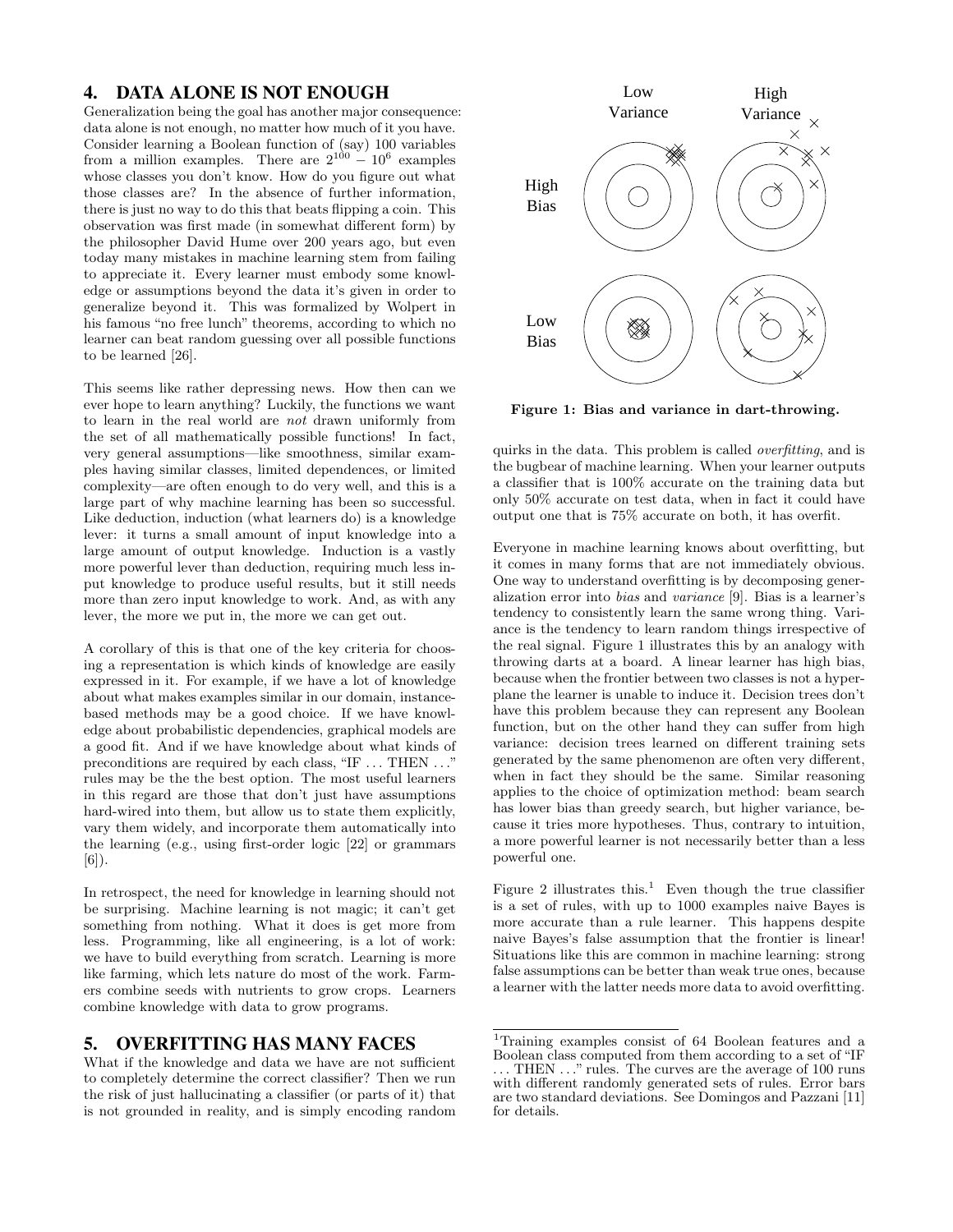Cross-validation can help to combat overfitting, for example by using it to choose the best size of decision tree to learn. But it's no panacea, since if we use it to make too many parameter choices it can itself start to overfit [18].

Besides cross-validation, there are many methods to combat overfitting. The most popular one is adding a *regularization term* to the evaluation function. This can, for example, penalize classifiers with more structure, thereby favoring smaller ones with less room to overfit. Another option is to perform a statistical significance test like chi-square before adding new structure, to decide whether the distribution of the class really is different with and without this structure. These techniques are particularly useful when data is very scarce. Nevertheless, you should be skeptical of claims that a particular technique "solves" the overfitting problem. It's easy to avoid overfitting (variance) by falling into the opposite error of underfitting (bias). Simultaneously avoiding both requires learning a perfect classifier, and short of knowing it in advance there is no single technique that will always do best (no free lunch).

A common misconception about overfitting is that it is caused by noise, like training examples labeled with the wrong class. This can indeed aggravate overfitting, by making the learner draw a capricious frontier to keep those examples on what it thinks is the right side. But severe overfitting can occur even in the absence of noise. For instance, suppose we learn a Boolean classifier that is just the disjunction of the examples labeled "true" in the training set. (In other words, the classifier is a Boolean formula in disjunctive normal form, where each term is the conjunction of the feature values of one specific training example). This classifier gets all the training examples right and every positive test example wrong, regardless of whether the training data is noisy or not.

The problem of *multiple testing* [14] is closely related to overfitting. Standard statistical tests assume that only one hypothesis is being tested, but modern learners can easily test millions before they are done. As a result what looks significant may in fact not be. For example, a mutual fund that beats the market ten years in a row looks very impressive, until you realize that, if there are 1000 funds and each has a 50% chance of beating the market on any given year, it's quite likely that one will succeed all ten times just by luck. This problem can be combatted by correcting the significance tests to take the number of hypotheses into account, but this can lead to underfitting. A better approach is to control the fraction of falsely accepted non-null hypotheses, known as the *false discovery rate* [3].

# 6. INTUITION FAILS IN HIGH DIMENSIONS

After overfitting, the biggest problem in machine learning is the *curse of dimensionality*. This expression was coined by Bellman in 1961 to refer to the fact that many algorithms that work fine in low dimensions become intractable when the input is high-dimensional. But in machine learning it refers to much more. Generalizing correctly becomes exponentially harder as the dimensionality (number of features) of the examples grows, because a fixed-size training set covers a dwindling fraction of the input space. Even with a moderate dimension of 100 and a huge training set of a



Figure 2: Naive Bayes can outperform a state-ofthe-art rule learner (C4.5rules) even when the true classifier is a set of rules.

trillion examples, the latter covers only a fraction of about  $10^{-18}$  of the input space. This is what makes machine learning both necessary and hard.

More seriously, the similarity-based reasoning that machine learning algorithms depend on (explicitly or implicitly) breaks down in high dimensions. Consider a nearest neighbor classifier with Hamming distance as the similarity measure, and suppose the class is just  $x_1 \wedge x_2$ . If there are no other features, this is an easy problem. But if there are 98 irrelevant features  $x_3, \ldots, x_{100}$ , the noise from them completely swamps the signal in  $x_1$  and  $x_2$ , and nearest neighbor effectively makes random predictions.

Even more disturbing is that nearest neighbor still has a problem even if all 100 features are relevant! This is because in high dimensions all examples look alike. Suppose, for instance, that examples are laid out on a regular grid, and consider a test example  $x_t$ . If the grid is d-dimensional,  $x_t$ 's 2d nearest examples are all at the same distance from it. So as the dimensionality increases, more and more examples become nearest neighbors of  $x_t$ , until the choice of nearest neighbor (and therefore of class) is effectively random.

This is only one instance of a more general problem with high dimensions: our intuitions, which come from a threedimensional world, often do not apply in high-dimensional ones. In high dimensions, most of the mass of a multivariate Gaussian distribution is not near the mean, but in an increasingly distant "shell" around it; and most of the volume of a high-dimensional orange is in the skin, not the pulp. If a constant number of examples is distributed uniformly in a high-dimensional hypercube, beyond some dimensionality most examples are closer to a face of the hypercube than to their nearest neighbor. And if we approximate a hypersphere by inscribing it in a hypercube, in high dimensions almost all the volume of the hypercube is outside the hypersphere. This is bad news for machine learning, where shapes of one type are often approximated by shapes of another.

Building a classifier in two or three dimensions is easy; we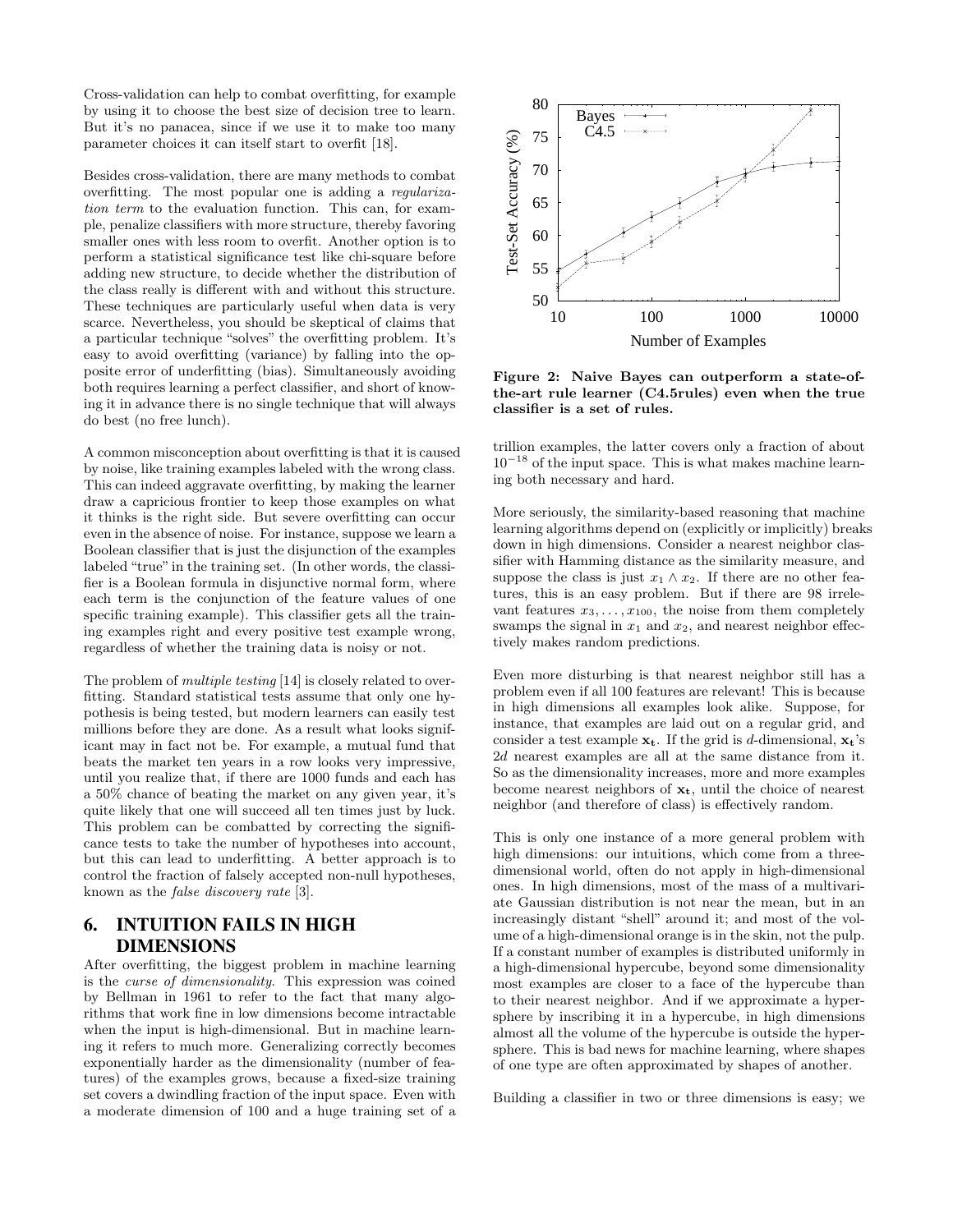can find a reasonable frontier between examples of different classes just by visual inspection. (It's even been said that if people could see in high dimensions machine learning would not be necessary.) But in high dimensions it's hard to understand what is happening. This in turn makes it difficult to design a good classifier. Naively, one might think that gathering more features never hurts, since at worst they provide no new information about the class. But in fact their benefits may be outweighed by the curse of dimensionality.

Fortunately, there is an effect that partly counteracts the curse, which might be called the"blessing of non-uniformity." In most applications examples are not spread uniformly throughout the instance space, but are concentrated on or near a lower-dimensional manifold. For example, k-nearest neighbor works quite well for handwritten digit recognition even though images of digits have one dimension per pixel, because the space of digit images is much smaller than the space of all possible images. Learners can implicitly take advantage of this lower effective dimension, or algorithms for explicitly reducing the dimensionality can be used (e.g., [23]).

# 7. THEORETICAL GUARANTEES ARE NOT WHAT THEY SEEM

Machine learning papers are full of theoretical guarantees. The most common type is a bound on the number of examples needed to ensure good generalization. What should you make of these guarantees? First of all, it's remarkable that they are even possible. Induction is traditionally contrasted with deduction: in deduction you can guarantee that the conclusions are correct; in induction all bets are off. Or such was the conventional wisdom for many centuries. One of the major developments of recent decades has been the realization that in fact we can have guarantees on the results of induction, particularly if we're willing to settle for probabilistic guarantees.

The basic argument is remarkably simple [5]. Let's say a classifier is bad if its true error rate is greater than  $\epsilon$ . Then the probability that a bad classifier is consistent with  $n$  random, independent training examples is less than  $(1 - \epsilon)^n$ . Let  $b$  be the number of bad classifiers in the learner's hypothesis space  $H$ . The probability that at least one of them is consistent is less than  $b(1 - \epsilon)^n$ , by the union bound. Assuming the learner always returns a consistent classifier, the probability that this classifier is bad is then less than  $|H|(1-\epsilon)^n$ , where we have used the fact that  $b \leq |H|$ . So if we want this probability to be less than  $\delta$ , it suffices to make  $n > \ln(\delta/|H|)/\ln(1-\epsilon) \geq \frac{1}{\epsilon} \left( \ln |H| + \ln \frac{1}{\delta} \right)$ .

Unfortunately, guarantees of this type have to be taken with a large grain of salt. This is because the bounds obtained in this way are usually extremely loose. The wonderful feature of the bound above is that the required number of examples only grows logarithmically with  $|H|$  and  $1/\delta$ . Unfortunately, most interesting hypothesis spaces are *doubly* exponential in the number of features  $d$ , which still leaves us needing a number of examples exponential in d. For example, consider the space of Boolean functions of  $d$  Boolean variables. If there are  $e$  possible different examples, there are  $2^e$  possible different functions, so since there are  $2<sup>d</sup>$  possible examples, the

total number of functions is  $2^{2^d}$ . And even for hypothesis spaces that are "merely" exponential, the bound is still very loose, because the union bound is very pessimistic. For example, if there are 100 Boolean features and the hypothesis space is decision trees with up to 10 levels, to guarantee  $\delta = \epsilon = 1\%$  in the bound above we need half a million examples. But in practice a small fraction of this suffices for accurate learning.

Further, we have to be careful about what a bound like this means. For instance, it does not say that, if your learner returned a hypothesis consistent with a particular training set, then this hypothesis probably generalizes well. What it says is that, given a large enough training set, with high probability your learner will either return a hypothesis that generalizes well or be unable to find a consistent hypothesis. The bound also says nothing about how to select a good hypothesis space. It only tells us that, if the hypothesis space contains the true classifier, then the probability that the learner outputs a bad classifier decreases with training set size. If we shrink the hypothesis space, the bound improves, but the chances that it contains the true classifier shrink also. (There are bounds for the case where the true classifier is not in the hypothesis space, but similar considerations apply to them.)

Another common type of theoretical guarantee is asymptotic: given infinite data, the learner is guaranteed to output the correct classifier. This is reassuring, but it would be rash to choose one learner over another because of its asymptotic guarantees. In practice, we are seldom in the asymptotic regime (also known as "asymptopia"). And, because of the bias-variance tradeoff we discussed above, if learner A is better than learner B given infinite data, B is often better than A given finite data.

The main role of theoretical guarantees in machine learning is not as a criterion for practical decisions, but as a source of understanding and driving force for algorithm design. In this capacity, they are quite useful; indeed, the close interplay of theory and practice is one of the main reasons machine learning has made so much progress over the years. But *caveat emptor*: learning is a complex phenomenon, and just because a learner has a theoretical justification and works in practice doesn't mean the former is the reason for the latter.

#### 8. FEATURE ENGINEERING IS THE KEY

At the end of the day, some machine learning projects succeed and some fail. What makes the difference? Easily the most important factor is the features used. If you have many independent features that each correlate well with the class, learning is easy. On the other hand, if the class is a very complex function of the features, you may not be able to learn it. Often, the raw data is not in a form that is amenable to learning, but you can construct features from it that are. This is typically where most of the effort in a machine learning project goes. It is often also one of the most interesting parts, where intuition, creativity and "black art" are as important as the technical stuff.

First-timers are often surprised by how little time in a machine learning project is spent actually doing machine learning. But it makes sense if you consider how time-consuming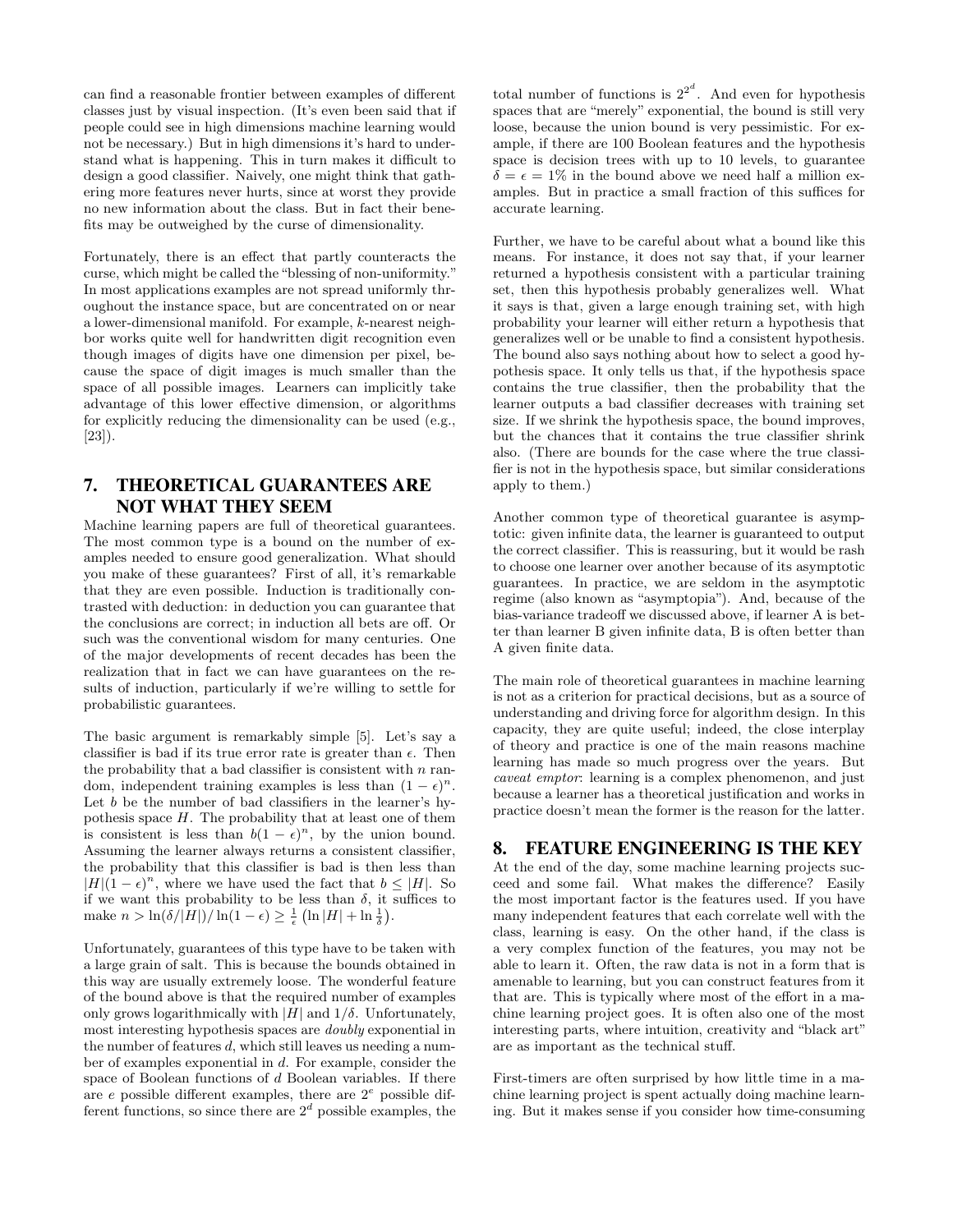it is to gather data, integrate it, clean it and pre-process it, and how much trial and error can go into feature design. Also, machine learning is not a one-shot process of building a data set and running a learner, but rather an iterative process of running the learner, analyzing the results, modifying the data and/or the learner, and repeating. Learning is often the quickest part of this, but that's because we've already mastered it pretty well! Feature engineering is more difficult because it's domain-specific, while learners can be largely general-purpose. However, there is no sharp frontier between the two, and this is another reason the most useful learners are those that facilitate incorporating knowledge.

Of course, one of the holy grails of machine learning is to automate more and more of the feature engineering process. One way this is often done today is by automatically generating large numbers of candidate features and selecting the best by (say) their information gain with respect to the class. But bear in mind that features that look irrelevant in isolation may be relevant in combination. For example, if the class is an XOR of  $k$  input features, each of them by itself carries no information about the class. (If you want to annoy machine learners, bring up XOR.) On the other hand, running a learner with a very large number of features to find out which ones are useful in combination may be too time-consuming, or cause overfitting. So there is ultimately no replacement for the smarts you put into feature engineering.

# 9. MORE DATA BEATS A CLEVERER ALGORITHM

Suppose you've constructed the best set of features you can, but the classifiers you're getting are still not accurate enough. What can you do now? There are two main choices: design a better learning algorithm, or gather more data (more examples, and possibly more raw features, subject to the curse of dimensionality). Machine learning researchers are mainly concerned with the former, but pragmatically the quickest path to success is often to just get more data. As a rule of thumb, a dumb algorithm with lots and lots of data beats a clever one with modest amounts of it. (After all, machine learning is all about letting data do the heavy lifting.)

This does bring up another problem, however: scalability. In most of computer science, the two main limited resources are time and memory. In machine learning, there is a third one: training data. Which one is the bottleneck has changed from decade to decade. In the 1980's it tended to be data. Today it is often time. Enormous mountains of data are available, but there is not enough time to process it, so it goes unused. This leads to a paradox: even though in principle more data means that more complex classifiers can be learned, in practice simpler classifiers wind up being used, because complex ones take too long to learn. Part of the answer is to come up with fast ways to learn complex classifiers, and indeed there has been remarkable progress in this direction (e.g.,  $[12]$ ).

Part of the reason using cleverer algorithms has a smaller payoff than you might expect is that, to a first approximation, they all do the same. This is surprising when you consider representations as different as, say, sets of rules



Figure 3: Very different frontiers can yield similar class predictions. (+ and − are training examples of two classes.)

and neural networks. But in fact propositional rules are readily encoded as neural networks, and similar relationships hold between other representations. All learners essentially work by grouping nearby examples into the same class; the key difference is in the meaning of "nearby." With non-uniformly distributed data, learners can produce widely different frontiers while still making the same predictions in the regions that matter (those with a substantial number of training examples, and therefore also where most test examples are likely to appear). This also helps explain why powerful learners can be unstable but still accurate. Figure 3 illustrates this in 2-D; the effect is much stronger in high dimensions.

As a rule, it pays to try the simplest learners first (e.g., naive Bayes before logistic regression, k-nearest neighbor before support vector machines). More sophisticated learners are seductive, but they are usually harder to use, because they have more knobs you need to turn to get good results, and because their internals are more opaque.

Learners can be divided into two major types: those whose representation has a fixed size, like linear classifiers, and those whose representation can grow with the data, like decision trees. (The latter are sometimes called non-parametric learners, but this is somewhat unfortunate, since they usually wind up learning many more parameters than parametric ones.) Fixed-size learners can only take advantage of so much data. (Notice how the accuracy of naive Bayes asymptotes at around 70% in Figure 2.) Variable-size learners can in principle learn any function given sufficient data, but in practice they may not, because of limitations of the algorithm (e.g., greedy search falls into local optima) or computational cost. Also, because of the curse of dimensionality, no existing amount of data may be enough. For these reasons, clever algorithms—those that make the most of the data and computing resources available—often pay off in the end, provided you're willing to put in the effort. There is no sharp frontier between designing learners and learning classifiers; rather, any given piece of knowledge could be encoded in the learner or learned from data. So machine learning projects often wind up having a significant component of learner design, and practitioners need to have some expertise in it [13].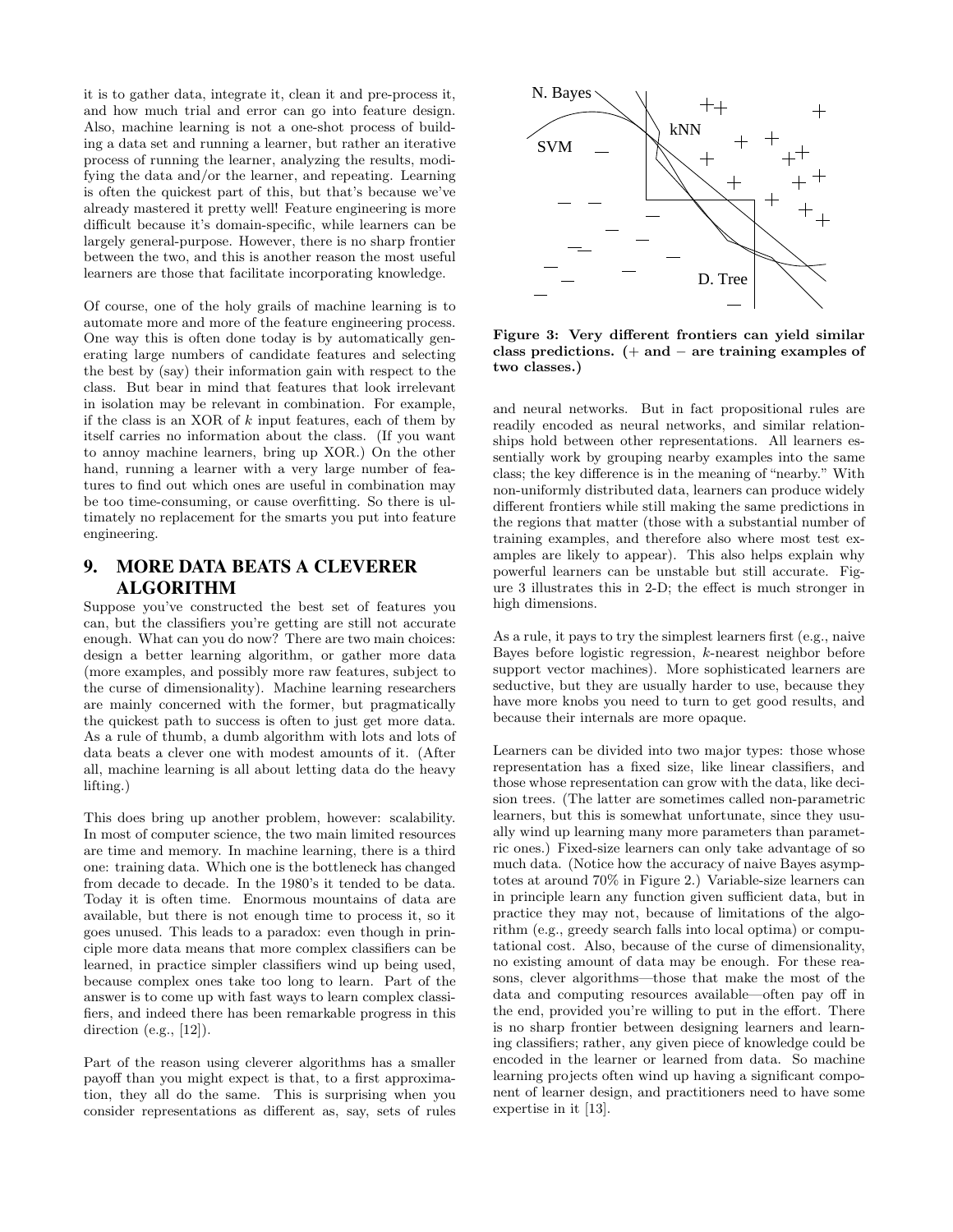In the end, the biggest bottleneck is not data or CPU cycles, but human cycles. In research papers, learners are typically compared on measures of accuracy and computational cost. But human effort saved and insight gained, although harder to measure, are often more important. This favors learners that produce human-understandable output (e.g., rule sets). And the organizations that make the most of machine learning are those that have in place an infrastructure that makes experimenting with many different learners, data sources and learning problems easy and efficient, and where there is a close collaboration between machine learning experts and application domain ones.

# 10. LEARN MANY MODELS, NOT JUST **ONE**

In the early days of machine learning, everyone had their favorite learner, together with some *a priori* reasons to believe in its superiority. Most effort went into trying many variations of it and selecting the best one. Then systematic empirical comparisons showed that the best learner varies from application to application, and systems containing many different learners started to appear. Effort now went into trying many variations of many learners, and still selecting just the best one. But then researchers noticed that, if instead of selecting the best variation found, we combine many variations, the results are better—often much better—and at little extra effort for the user.

Creating such *model ensembles* is now standard [1]. In the simplest technique, called *bagging*, we simply generate random variations of the training set by resampling, learn a classifier on each, and combine the results by voting. This works because it greatly reduces variance while only slightly increasing bias. In *boosting*, training examples have weights, and these are varied so that each new classifier focuses on the examples the previous ones tended to get wrong. In *stacking*, the outputs of individual classifiers become the inputs of a "higher-level" learner that figures out how best to combine them.

Many other techniques exist, and the trend is toward larger and larger ensembles. In the Netflix prize, teams from all over the world competed to build the best video recommender system (http://netflixprize.com). As the competition progressed, teams found that they obtained the best results by combining their learners with other teams', and merged into larger and larger teams. The winner and runnerup were both stacked ensembles of over 100 learners, and combining the two ensembles further improved the results. Doubtless we will see even larger ones in the future.

Model ensembles should not be confused with Bayesian model averaging (BMA). BMA is the theoretically optimal approach to learning [4]. In BMA, predictions on new examples are made by averaging the individual predictions of *all* classifiers in the hypothesis space, weighted by how well the classifiers explain the training data and how much we believe in them *a priori*. Despite their superficial similarities, ensembles and BMA are very different. Ensembles change the hypothesis space (e.g., from single decision trees to linear combinations of them), and can take a wide variety of forms. BMA assigns weights to the hypotheses in the original space according to a fixed formula. BMA weights are extremely different from

those produced by (say) bagging or boosting: the latter are fairly even, while the former are extremely skewed, to the point where the single highest-weight classifier usually dominates, making BMA effectively equivalent to just selecting it [8]. A practical consequence of this is that, while model ensembles are a key part of the machine learning toolkit, BMA is seldom worth the trouble.

# 11. SIMPLICITY DOES NOT IMPLY **ACCURACY**

Occam's razor famously states that entities should not be multiplied beyond necessity. In machine learning, this is often taken to mean that, given two classifiers with the same training error, the simpler of the two will likely have the lowest test error. Purported proofs of this claim appear regularly in the literature, but in fact there are many counterexamples to it, and the "no free lunch" theorems imply it cannot be true.

We saw one counter-example in the previous section: model ensembles. The generalization error of a boosted ensemble continues to improve by adding classifiers even after the training error has reached zero. Another counter-example is support vector machines, which can effectively have an infinite number of parameters without overfitting. Conversely, the function  $sign(sin(ax))$  can discriminate an arbitrarily large, arbitrarily labeled set of points on the  $x$  axis, even though it has only one parameter [24]. Thus, contrary to intuition, there is no necessary connection between the number of parameters of a model and its tendency to overfit.

A more sophisticated view instead equates complexity with the size of the hypothesis space, on the basis that smaller spaces allow hypotheses to be represented by shorter codes. Bounds like the one in the section on theoretical guarantees above might then be viewed as implying that shorter hypotheses generalize better. This can be further refined by assigning shorter codes to the hypothesis in the space that we have some *a priori* preference for. But viewing this as "proof" of a tradeoff between accuracy and simplicity is circular reasoning: we made the hypotheses we prefer simpler by design, and if they are accurate it's because our preferences are accurate, not because the hypotheses are "simple" in the representation we chose.

A further complication arises from the fact that few learners search their hypothesis space exhaustively. A learner with a larger hypothesis space that tries fewer hypotheses from it is less likely to overfit than one that tries more hypotheses from a smaller space. As Pearl [19] points out, the size of the hypothesis space is only a rough guide to what really matters for relating training and test error: the procedure by which a hypothesis is chosen.

Domingos [7] surveys the main arguments and evidence on the issue of Occam's razor in machine learning. The conclusion is that simpler hypotheses should be preferred because simplicity is a virtue in its own right, not because of a hypothetical connection with accuracy. This is probably what Occam meant in the first place.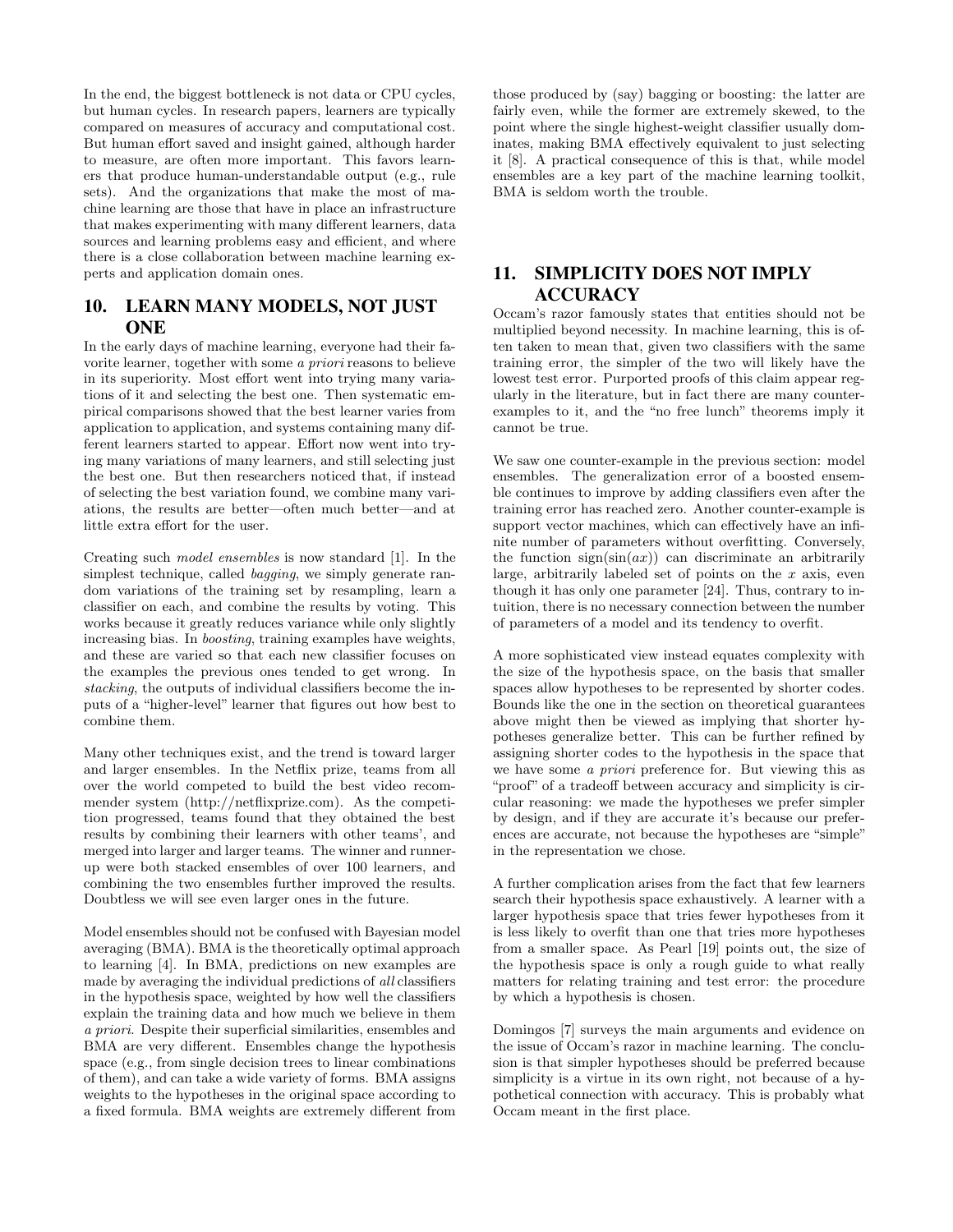# 12. REPRESENTABLE DOES NOT IMPLY LEARNABLE

Essentially all representations used in variable-size learners have associated theorems of the form "Every function can be represented, or approximated arbitrarily closely, using this representation." Reassured by this, fans of the representation often proceed to ignore all others. However, just because a function can be represented does not mean it can be learned. For example, standard decision tree learners cannot learn trees with more leaves than there are training examples. In continuous spaces, representing even simple functions using a fixed set of primitives often requires an infinite number of components. Further, if the hypothesis space has many local optima of the evaluation function, as is often the case, the learner may not find the true function even if it is representable. Given finite data, time and memory, standard learners can learn only a tiny subset of all possible functions, and these subsets are different for learners with different representations. Therefore the key question is not "Can it be represented?", to which the answer is often trivial, but "Can it be learned?" And it pays to try different learners (and possibly combine them).

Some representations are exponentially more compact than others for some functions. As a result, they may also require exponentially less data to learn those functions. Many learners work by forming linear combinations of simple basis functions. For example, support vector machines form combinations of kernels centered at some of the training examples (the support vectors). Representing parity of  $n$  bits in this way requires  $2^n$  basis functions. But using a representation with more layers (i.e., more steps between input and output), parity can be encoded in a linear-size classifier. Finding methods to learn these deeper representations is one of the major research frontiers in machine learning [2].

# 13. CORRELATION DOES NOT IMPLY **CAUSATION**

The point that correlation does not imply causation is made so often that it is perhaps not worth belaboring. But, even though learners of the kind we have been discussing can only learn correlations, their results are often treated as representing causal relations. Isn't this wrong? If so, then why do people do it?

More often than not, the goal of learning predictive models is to use them as guides to action. If we find that beer and diapers are often bought together at the supermarket, then perhaps putting beer next to the diaper section will increase sales. (This is a famous example in the world of data mining.) But short of actually doing the experiment it's difficult to tell. Machine learning is usually applied to *observational* data, where the predictive variables are not under the control of the learner, as opposed to *experimental* data, where they are. Some learning algorithms can potentially extract causal information from observational data, but their applicability is rather restricted [20]. On the other hand, correlation is a sign of a potential causal connection, and we can use it as a guide to further investigation (for example, trying to understand what the causal chain might be).

Many researchers believe that causality is only a convenient fiction. For example, there is no notion of causality in physical laws. Whether or not causality really exists is a deep philosophical question with no definitive answer in sight, but the practical points for machine learners are two. First, whether or not we call them "causal," we would like to predict the effects of our actions, not just correlations between observable variables. Second, if you can obtain experimental data (for example by randomly assigning visitors to different versions of a Web site), then by all means do so [15].

#### 14. CONCLUSION

Like any discipline, machine learning has a lot of "folk wisdom" that can be hard to come by, but is crucial for success. This article summarized some of the most salient items. A good place to learn more is my book *The Master Algorithm*, a non-technical introduction to machine learning [10]. For a complete online machine learning course, check out http://www.cs.washington.edu/homes/pedrod/class. There is also a treasure trove of machine learning lectures at http:- //www.videolectures.net. A widely used open source machine learning toolkit is Weka [25]. Happy learning!

#### 15. REFERENCES

- [1] E. Bauer and R. Kohavi. An empirical comparison of voting classification algorithms: Bagging, boosting and variants. *Machine Learning*, 36:105–142, 1999.
- [2] Y. Bengio. Learning deep architectures for AI. *Foundations and Trends in Machine Learning*, 2:1–127, 2009.
- [3] Y. Benjamini and Y. Hochberg. Controlling the false discovery rate: A practical and powerful approach to multiple testing. *Journal of the Royal Statistical Society, Series B*, 57:289–300, 1995.
- [4] J. M. Bernardo and A. F. M. Smith. *Bayesian Theory*. Wiley, New York, NY, 1994.
- [5] A. Blumer, A. Ehrenfeucht, D. Haussler, and M. K. Warmuth. Occam's razor. *Information Processing Letters*, 24:377–380, 1987.
- [6] W. W. Cohen. Grammatically biased learning: Learning logic programs using an explicit antecedent description language. *Artificial Intelligence*, 68:303–366, 1994.
- [7] P. Domingos. The role of Occam's razor in knowledge discovery. *Data Mining and Knowledge Discovery*, 3:409–425, 1999.
- [8] P. Domingos. Bayesian averaging of classifiers and the overfitting problem. In *Proceedings of the Seventeenth International Conference on Machine Learning*, pages 223–230, Stanford, CA, 2000. Morgan Kaufmann.
- [9] P. Domingos. A unified bias-variance decomposition and its applications. In *Proceedings of the Seventeenth International Conference on Machine Learning*, pages 231–238, Stanford, CA, 2000. Morgan Kaufmann.
- [10] P. Domingos. *The Master Algorithm: How the Quest for the Ultimate Learning Machine Will Remake Our World*. Basic Books, New York, NY, 2015.
- [11] P. Domingos and M. Pazzani. On the optimality of the simple Bayesian classifier under zero-one loss. *Machine Learning*, 29:103–130, 1997.
- [12] G. Hulten and P. Domingos. Mining complex models from arbitrarily large databases in constant time. In